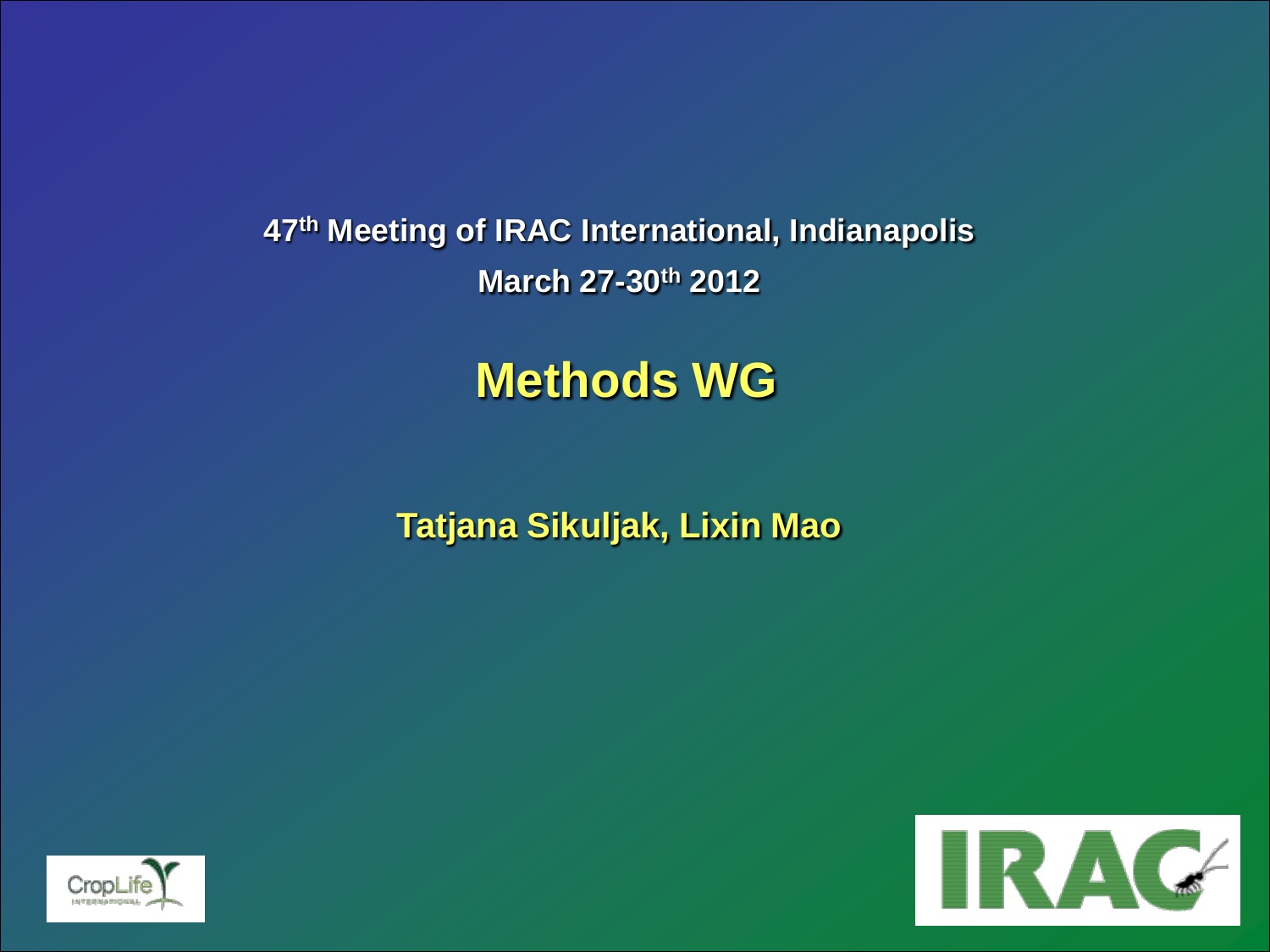

**Team Members**

- **Tatjana Sikuljak, BASF (Interim Chair)**
- Harald Köhler, Bayer Crop Science (Vice Chair)
- Jean-Luc Rison, DuPont
- **Lixin Mao, BASF**
- **Verity-Laura Paul, Syngenta**
- **Alan Porter**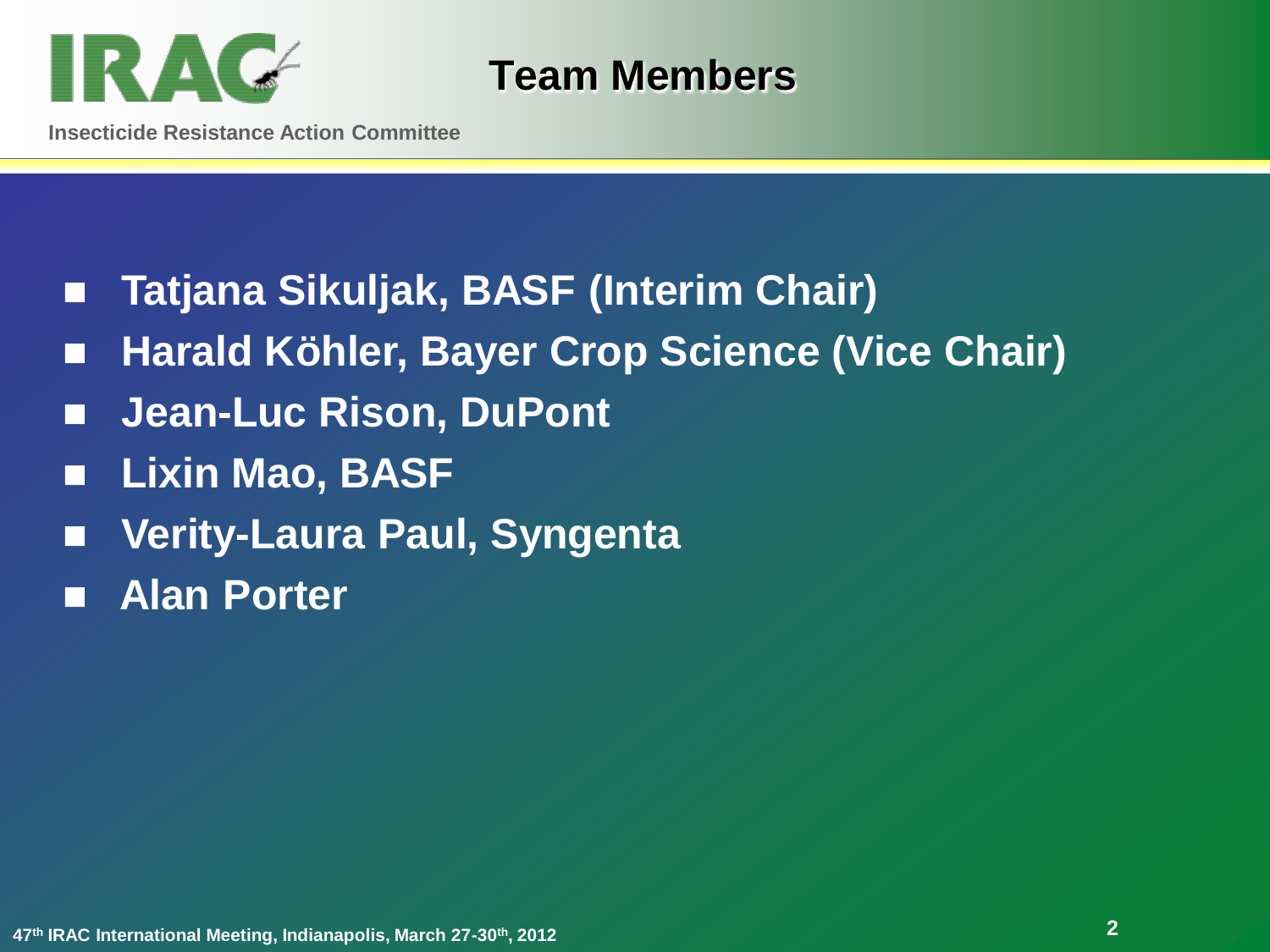

**Team Goals**

**Insecticide Resistance Action Committee**

#### **Team Goals:**

- **To develop a single point of contact for researchers to gain information on how to conduct insecticide resistance bioassays.**
- **To provide IRAC approved methods in order to steer researchers to use these validated methods, so that data generated by independent researchers can be compared directly.**

#### **What are we doing to meet these goals:**

- **Development of a searchable database for finding both IRAC approved methods and those which are used by researchers but have not been approved by IRAC.**
- **Increasing diversity and rate of validation of IRAC approved methods, including public health pests, biotechnology methods, biochemical methods and molecular techniques.**
- **Aid in better understanding of confirmed methods by providing additional visual tools e.g. methods videos**

**3 <sup>47</sup>th IRAC International Meeting, Indianapolis, March 27-30th, 2012**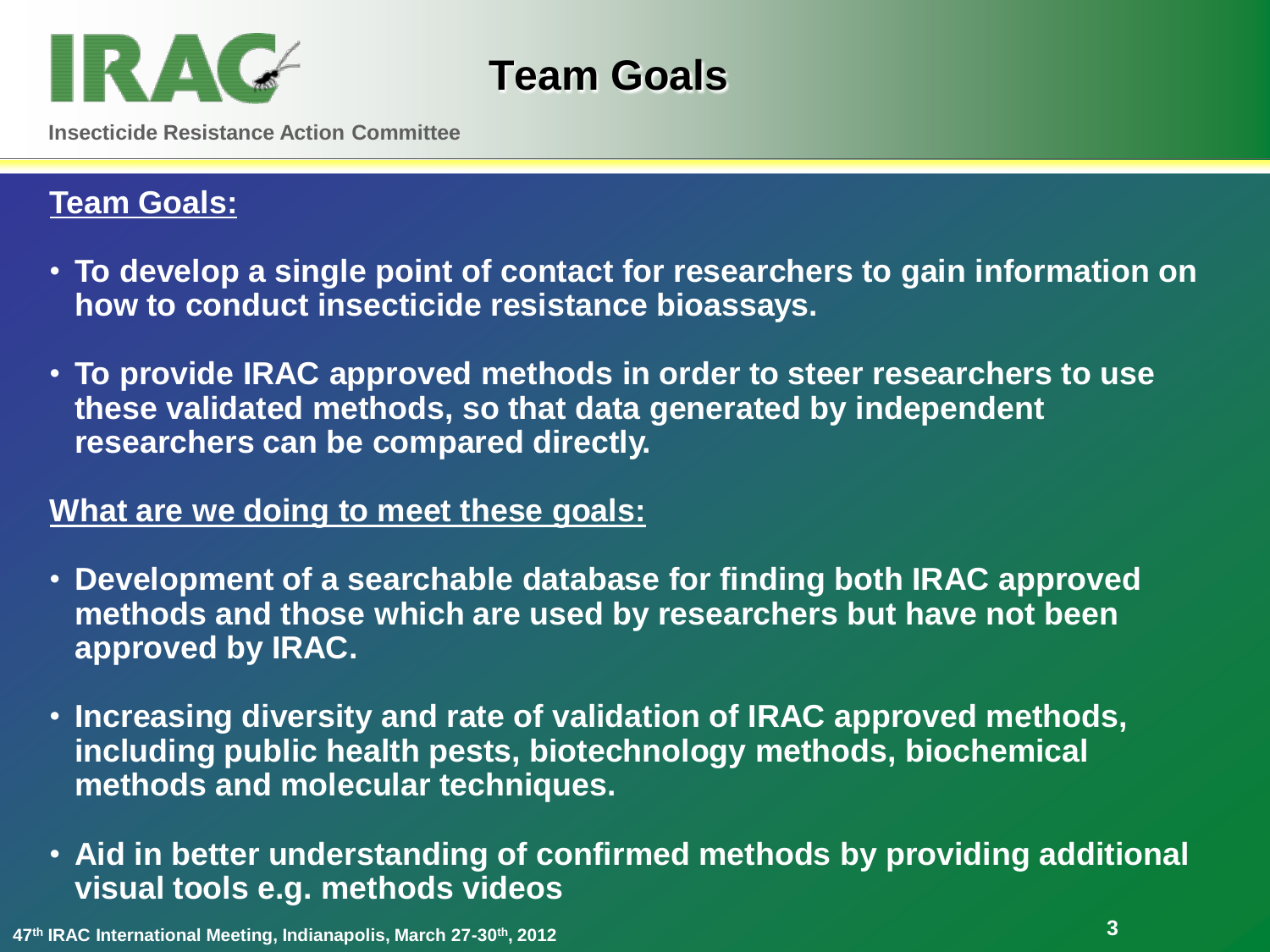

**Insecticide Resistance Action Committee**

- **Total number of approved methods: 26 (19 in 2011)**
- Methods posted as "under review":
	- *Myzus persicae* **(nymphs/cyantraniliprole)**
	- *Aphis gossypii* **(apterous adults, 4 instar nymphs/cyantraniliprole)**
- **Methods being reviewed:** 
	- **Pollen beetle - indoxacarb**
	- **Rice leaffolder, rice stemborer, whiteflies - diamides**
	- **Bed bugs – deltamethrin**
	- **Stinkbugs – pyrethroids and neonicotinoids**
- **155 posted references cover:**
	- **Broad range of crop pests (aphids, thrips, cutworms, stinkbugs, leafminers, scales, mealybugs, weevils, flea beetles, wireworms and planthoppers), also**
	- **A number of public health pests (house fly and mosquitoes)**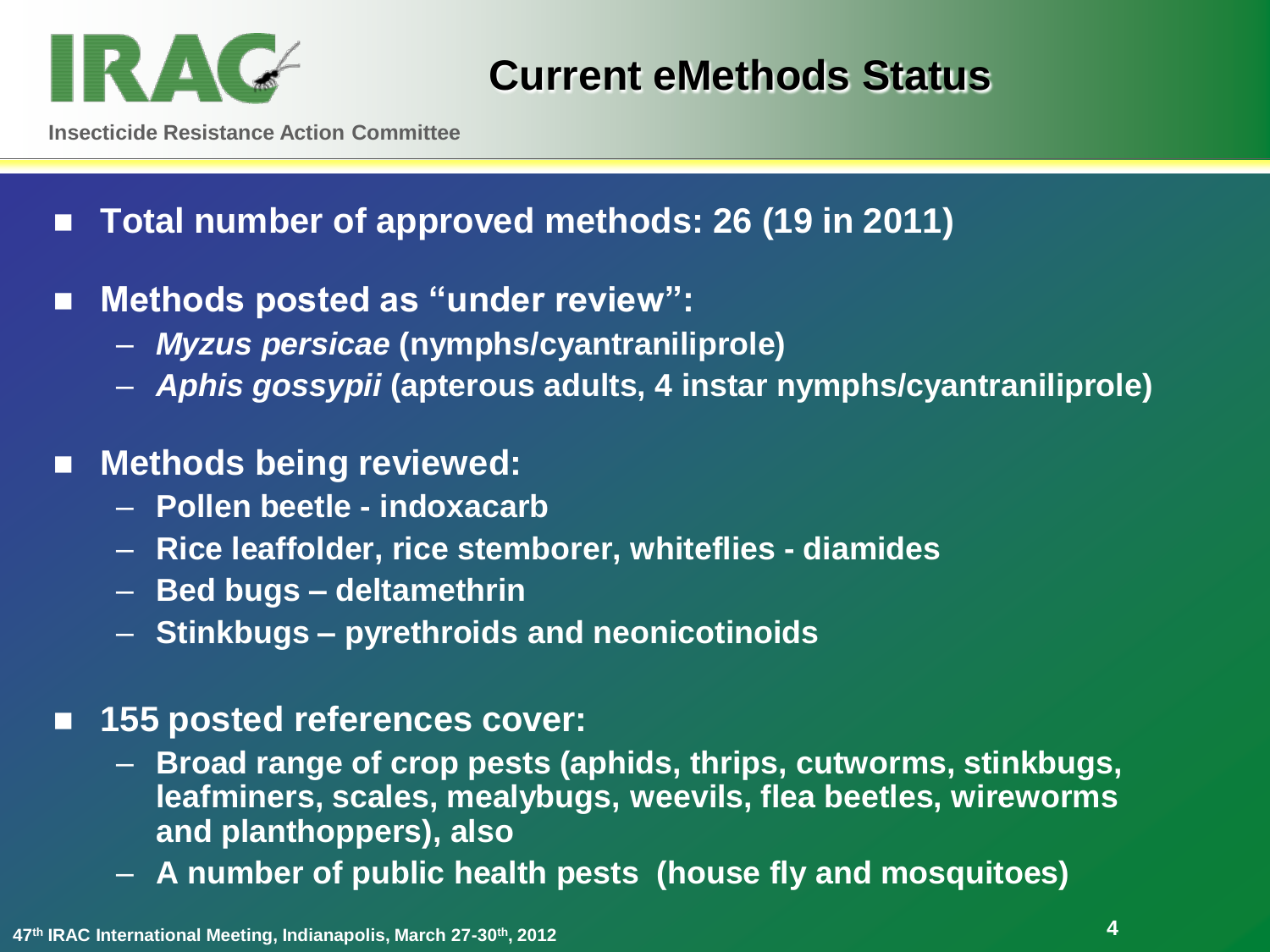

### **Current eVideo Status**

**Insecticide Resistance Action Committee**

### ■ Method videos completed in 2011:

- *Tuta absoluta* **(method no. 022)**
- *Myzus persicae* **(method no. 019)**
- **\* Some video facts (March 21,2012):**
- **Number of viewings in the last 3 months: 215 for** *Tuta* **and 179** *Myzus*
- **Top geographies: UK, US, Germany, Turkey and Spain**

### **Method videos suggested for 2012/2013:**

- *1. Nilaparvata lugens* **(method no. 005)**
- *2. Tetranichus* **sp. or** *Panonychus* **sp. (MoA to be decided)**
- *3. Meligethes* **sp. (highlighting differences between methods e.g. pyrethroids, neonicotinoids, organophosphates and indoxacarb)**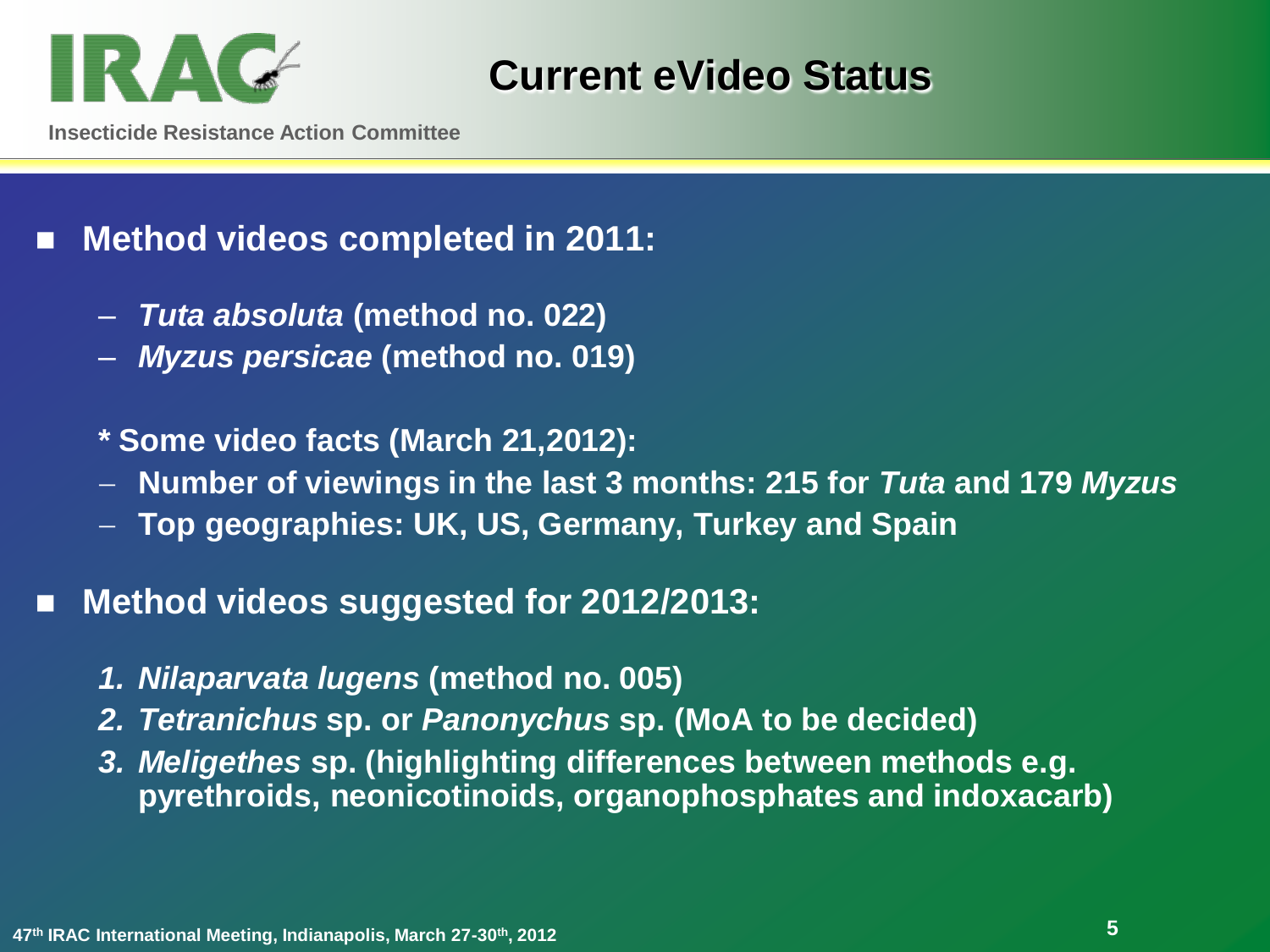

## **Goals & SMART Objectives 2012/2013**

**Insecticide Resistance Action Committee**

| <b>Goals</b>                                                                                                                                                                             | <b>Objectives</b>                                                                                                                                                                                                                                                                                                                                                                                                                                                                                                                       | <b>Timeline</b>                 |
|------------------------------------------------------------------------------------------------------------------------------------------------------------------------------------------|-----------------------------------------------------------------------------------------------------------------------------------------------------------------------------------------------------------------------------------------------------------------------------------------------------------------------------------------------------------------------------------------------------------------------------------------------------------------------------------------------------------------------------------------|---------------------------------|
| Develop single point of contact for<br>insecticide and acaricide resistance<br>monitoring methods<br>(core activities)                                                                   | Populate e-methods tool with a range of methods used to<br>$\bullet$<br>measure insecticide susceptibility against key agricultural,<br>horticultural and public health pests. Methods sourced from<br>literature, companies and external contacts<br>Continue to maintain and improve confirm methods e.g.<br>$\bullet$<br>indicate suitability of each confirmed method for base line<br>determination in the method description, review older IRAC<br>approved methods<br>Populate e-methods with additional references<br>$\bullet$ | Q4 2012/<br>Q1, 2013            |
| Develop single point of contact for<br>insecticide and acaricide resistance<br>monitoring methods<br>(promotional activities)                                                            | Promote eMethods tool through e-connection, posters and<br>$\bullet$<br>method videos to be used at industry and academia events<br>Initiate minimum 1 new procedural videos e.g. brown<br>$\bullet$<br>planthopper, mites or pollen beetle                                                                                                                                                                                                                                                                                             | Q4, 2012<br>Q4 2012/<br>Q1 2013 |
| To provide IRAC approved methods<br>in order to steer researchers to use<br>these validated methods, so that<br>data generated by independent<br>researchers can be compared<br>directly | Deliver minimum 6 new crop IRAC approved methods<br>$\bullet$<br>Commission appropriate internal or external studies and<br>$\bullet$<br>validate as required to finalise public health methods for<br>inclusion in the IRAC methods series<br>Liaise with Biotech Team to deliver Biotech SOPs<br>$\bullet$                                                                                                                                                                                                                            | Q4 2012/<br>Q4 2013<br>Q4 2012  |